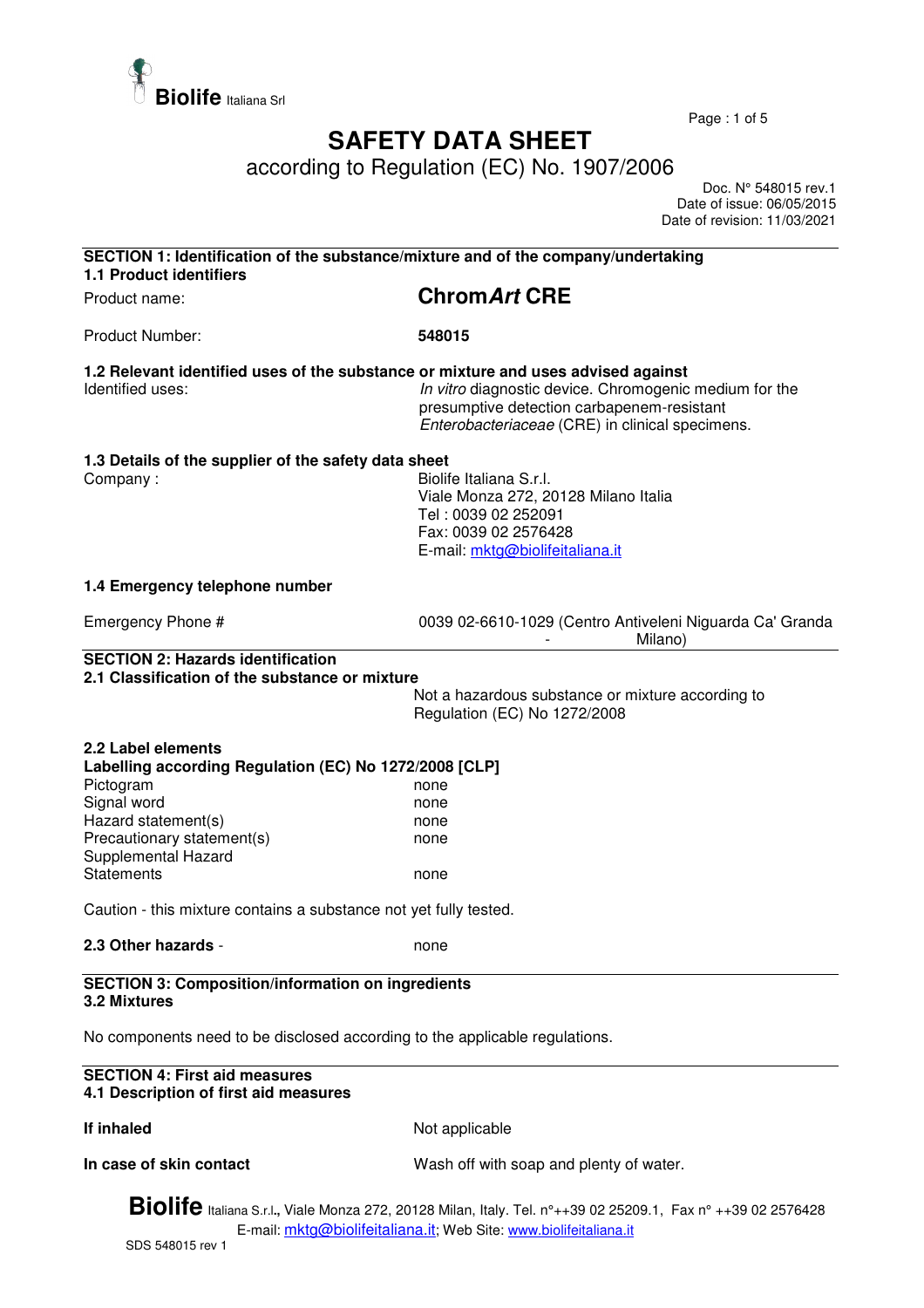

Page : 2 of 5

| In case of eye contact                                                                                                                                                                   | Rinse thoroughly with plenty of water for at least 15 minutes.                                                                  |  |  |
|------------------------------------------------------------------------------------------------------------------------------------------------------------------------------------------|---------------------------------------------------------------------------------------------------------------------------------|--|--|
| If swallowed                                                                                                                                                                             | Never give anything by mouth to an unconscious person.<br>Rinse mouth with water.                                               |  |  |
| 4.2 Most important symptoms and effects, both acute and delayed                                                                                                                          |                                                                                                                                 |  |  |
|                                                                                                                                                                                          | To the best of our knowledge, the chemical, physical, and<br>toxicological properties have not been thoroughly<br>investigated. |  |  |
| 4.3 Indication of any immediate medical attention and special treatment needed<br>no data available                                                                                      |                                                                                                                                 |  |  |
|                                                                                                                                                                                          |                                                                                                                                 |  |  |
| <b>SECTION 5: Fire fighting measures</b><br>5.1 Extinguishing media                                                                                                                      |                                                                                                                                 |  |  |
| Suitable extinguishing media                                                                                                                                                             | Use water spray, alcohol-resistant foam, dry chemical or<br>carbon dioxide.                                                     |  |  |
| 5.2 Special hazards arising from the substance or mixture                                                                                                                                |                                                                                                                                 |  |  |
|                                                                                                                                                                                          | Carbon oxides                                                                                                                   |  |  |
| 5.3 Advice for fire-fighters                                                                                                                                                             | Wear self contained breathing apparatus for fire fighting if<br>necessary.                                                      |  |  |
| 5.4 Further information                                                                                                                                                                  | no data available                                                                                                               |  |  |
| <b>SECTION 6: Accidental release measures</b>                                                                                                                                            |                                                                                                                                 |  |  |
| 6.1 Personal precautions, protective equipment and emergency procedures                                                                                                                  | Prevent container breakage.                                                                                                     |  |  |
| <b>6.2 Environmental precautions</b>                                                                                                                                                     | Do not let product enter drains.                                                                                                |  |  |
| 6.3 Methods and materials for containment and cleaning up                                                                                                                                |                                                                                                                                 |  |  |
|                                                                                                                                                                                          | Sweep up and shovel. Keep in suitable, closed containers for<br>disposal.                                                       |  |  |
| 6.4 Reference to other sections                                                                                                                                                          | For disposal see section 13.                                                                                                    |  |  |
| <b>SECTION 7: Handling and storage</b>                                                                                                                                                   |                                                                                                                                 |  |  |
| 7.1 Precautions for safe handling                                                                                                                                                        | Handle in accordance with good laboratory practice.                                                                             |  |  |
| 7.2 Conditions for safe storage, including any incompatibilities                                                                                                                         |                                                                                                                                 |  |  |
|                                                                                                                                                                                          | Store in cool place. Keep container tightly closed. For<br>storage refer to the temperature indicated on the label.             |  |  |
| 7.3 Specific end use(s)                                                                                                                                                                  | Apart from the uses mentioned in section 1.2 no other<br>specific uses are stipulated                                           |  |  |
| <b>SECTION 8: Exposure controls/personal protection</b><br>8.1 Control parameters                                                                                                        |                                                                                                                                 |  |  |
| Components with workplace control parameters                                                                                                                                             |                                                                                                                                 |  |  |
|                                                                                                                                                                                          | It doesn't contain substances with occupational exposure<br>limit value.                                                        |  |  |
| 8.2 Exposure controls<br>Appropriate engineering controls                                                                                                                                | Handle in accordance with good industrial hygiene                                                                               |  |  |
| <b>Biolife</b> Italiana S.r.l., Viale Monza 272, 20128 Milan, Italy. Tel. n°++39 02 25209.1, Fax n° ++39 02 2576428<br>E-mail: mktg@biolifeitaliana.it; Web Site: www.biolifeitaliana.it |                                                                                                                                 |  |  |
|                                                                                                                                                                                          |                                                                                                                                 |  |  |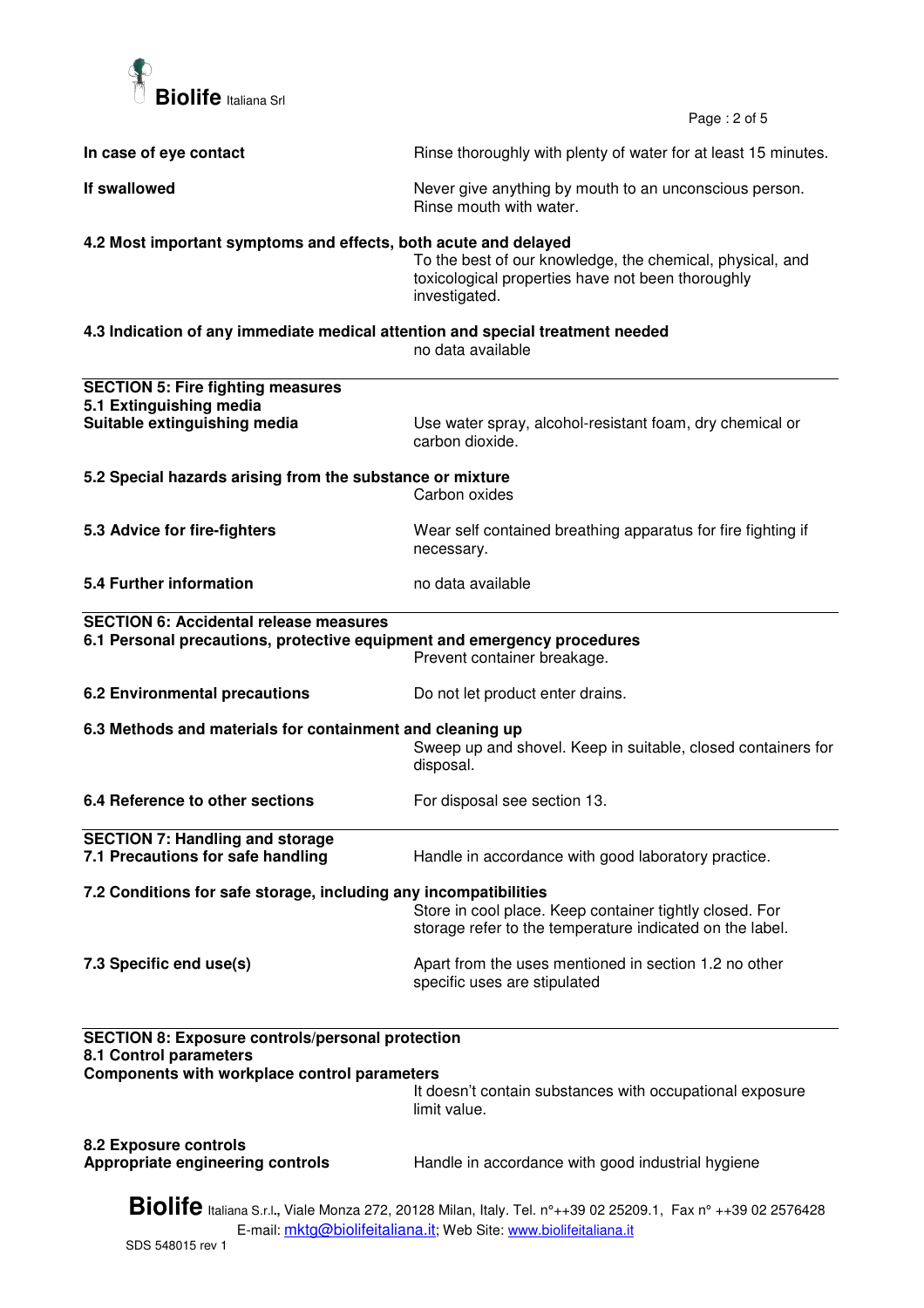

Page : 3 of 5

| Personal protective equipment<br>Eye/face protection | Use equipment for eye protection tested and approved under<br>appropriate government standards such as NIOSH (US) or<br>EN 166(EU).                                                                          |
|------------------------------------------------------|--------------------------------------------------------------------------------------------------------------------------------------------------------------------------------------------------------------|
| <b>Skin protection</b>                               | Handle with gloves. Gloves must be inspected prior to use.<br>Use proper glove removal technique (without touching<br>glove's outer surface) to avoid skin contact with this product.<br>Wash and dry hands. |
| <b>Body Protection</b>                               | The type of protective equipment must be selected according<br>to the concentration and amount of the dangerous substance<br>at the specific workplace.                                                      |
| <b>Respiratory protection</b>                        | Respiratory protection is not required.                                                                                                                                                                      |
| Control of environmental exposure                    | Do not let product enter drains.                                                                                                                                                                             |

## **SECTION 9: Physical and chemical properties**

| 9.1 Information on basic physical and chemical properties |                   |  |  |
|-----------------------------------------------------------|-------------------|--|--|
| a) Appearance Form:                                       | solid             |  |  |
| Colour:                                                   | no data available |  |  |
| b) Odour                                                  | no data available |  |  |
| c) Odour Threshold                                        | no data available |  |  |
| d) pH                                                     | no data available |  |  |
| e) Melting point/freezing                                 |                   |  |  |
| point                                                     | no data available |  |  |
| f) Initial boiling point and                              |                   |  |  |
| boiling range                                             | no data available |  |  |
| g) Flash point                                            | no data available |  |  |
| h) Evaporation rate                                       | no data available |  |  |
| i) Flammability (solid, gas)                              | no data available |  |  |
| j) Upper/lower                                            |                   |  |  |
| flammability or                                           |                   |  |  |
| explosive limits                                          | no data available |  |  |
| k) Vapour pressure                                        | no data available |  |  |
| I) Vapour density                                         | no data available |  |  |
| m) Relative density                                       | no data available |  |  |
| n) Water solubility                                       | no data available |  |  |
| o) Partition coefficient: n-octanol/                      |                   |  |  |
| water                                                     | no data available |  |  |
| p) Auto-ignition temperature                              | no data available |  |  |
| q) Decomposition temperature                              | no data available |  |  |
| r) Viscosity                                              | no data available |  |  |
| s) Explosive properties                                   | no data available |  |  |
| t) Oxidizing properties                                   | no data available |  |  |
| 9.2 Other safety information                              | no data available |  |  |
| <b>SECTION 10: Stability and reactivity</b>               |                   |  |  |
| 10.1 Reactivity                                           | no data available |  |  |
| <b>10.2 Chemical stability</b>                            | no data available |  |  |
|                                                           |                   |  |  |
| 10.3 Possibility of hazardous reactions                   | no data available |  |  |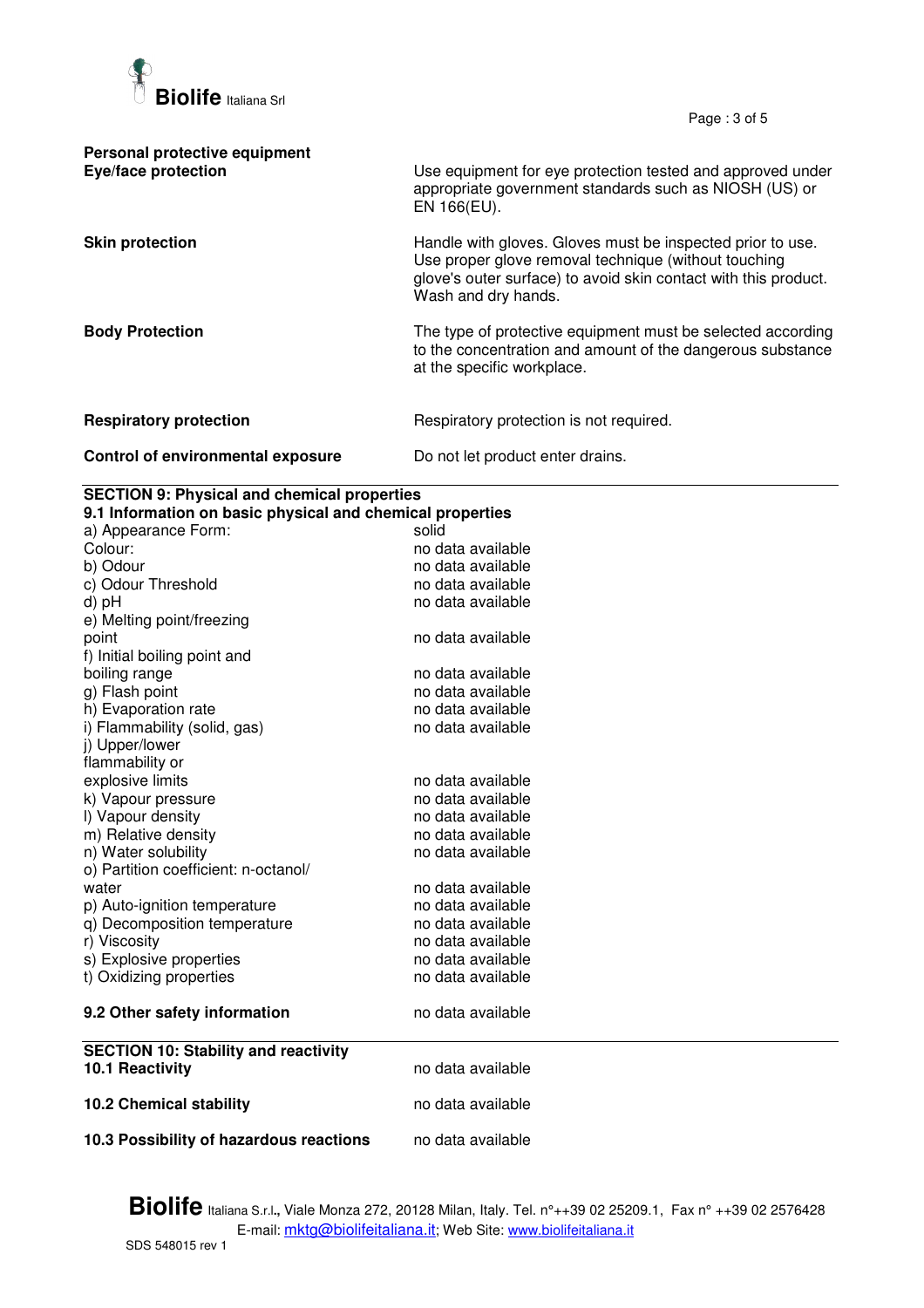

|                                                                    |                                                                                                                                                                     | Page: 4 of 5 |
|--------------------------------------------------------------------|---------------------------------------------------------------------------------------------------------------------------------------------------------------------|--------------|
| 10.4 Conditions to avoid                                           | no data available                                                                                                                                                   |              |
| 10.5 Incompatible materials                                        | no data available                                                                                                                                                   |              |
| 10.6 Hazardous decomposition products                              | Other decomposition products - no data available                                                                                                                    |              |
| <b>SECTION 11: Toxicological information</b>                       |                                                                                                                                                                     |              |
| 11.1 Information on toxicological effects<br><b>Acute toxicity</b> | no data available                                                                                                                                                   |              |
| <b>Skin corrosion/irritation</b>                                   | no data available                                                                                                                                                   |              |
| Serious eye damage/eye irritation                                  | no data available                                                                                                                                                   |              |
| Respiratory or skin sensitisation                                  | no data available                                                                                                                                                   |              |
| Germ cell mutagenicity                                             | no data available                                                                                                                                                   |              |
| Carcinogenicity                                                    | IARC: No component of this product present at levels greater<br>than or equal to 0.1% is identified as probable, possible or<br>confirmed human carcinogen by IARC. |              |
| <b>Reproductive toxicity</b>                                       | no data available                                                                                                                                                   |              |
| Specific target organ toxicity - single exposure                   | no data available                                                                                                                                                   |              |
| Specific target organ toxicity - repeated exposure                 | no data available                                                                                                                                                   |              |
| <b>Aspiration hazard</b>                                           | no data available                                                                                                                                                   |              |
| <b>Potential health effects</b><br><b>Inhalation</b>               | no data available                                                                                                                                                   |              |
|                                                                    |                                                                                                                                                                     |              |
| Ingestion                                                          | no data available                                                                                                                                                   |              |
| <b>Skin</b>                                                        | no data available                                                                                                                                                   |              |
| <b>Eyes</b>                                                        | no data available                                                                                                                                                   |              |
| <b>Signs and Symptoms of Exposure</b>                              | To the best of our knowledge, the chemical, physical, and<br>toxicological properties have not been thoroughly<br>investigated.                                     |              |
| <b>Additional Information</b>                                      | RTECS: no data available                                                                                                                                            |              |
| <b>SECTION 12: Ecological information</b><br>12.1 Toxicity         | no data available                                                                                                                                                   |              |
| 12.2 Persistence and degradability                                 | no data available                                                                                                                                                   |              |
| 12.3 Bio accumulative potential                                    | no data available                                                                                                                                                   |              |
| 12.4 Mobility in soil                                              | no data available                                                                                                                                                   |              |
| 12.5 Results of PBT and vPvB assessment                            | no data available                                                                                                                                                   |              |